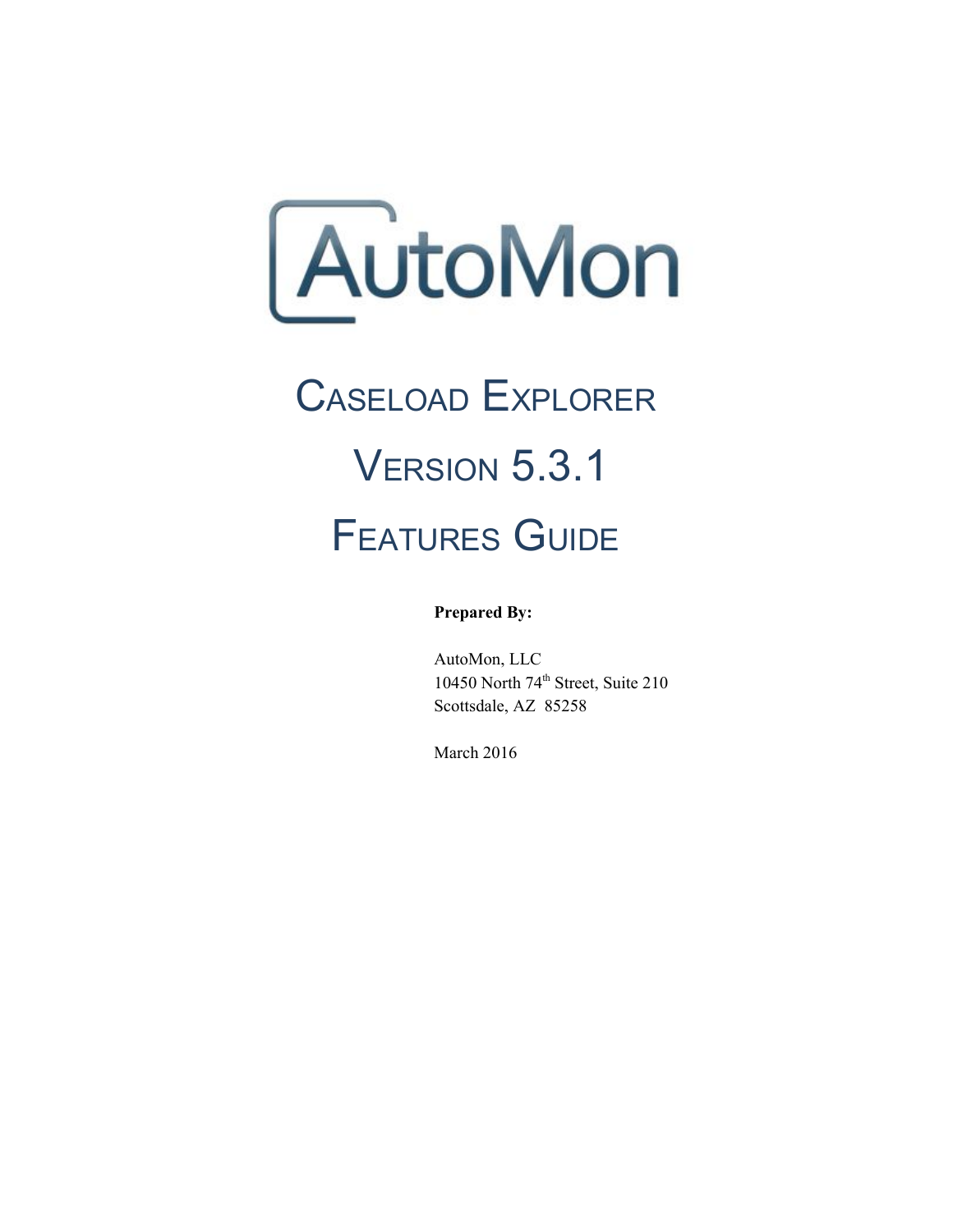

#### TABLE OF CONTENTS

Event Series [Enhancement](#page-2-0) **[Permission](#page-2-1)** [Create](#page-3-0) a Preset **Search for an [Offender](#page-3-1)** Edit a [Preset](#page-5-0) [Launch](#page-6-0) an Event Series **[Stabilizing](#page-7-0) Changes** 

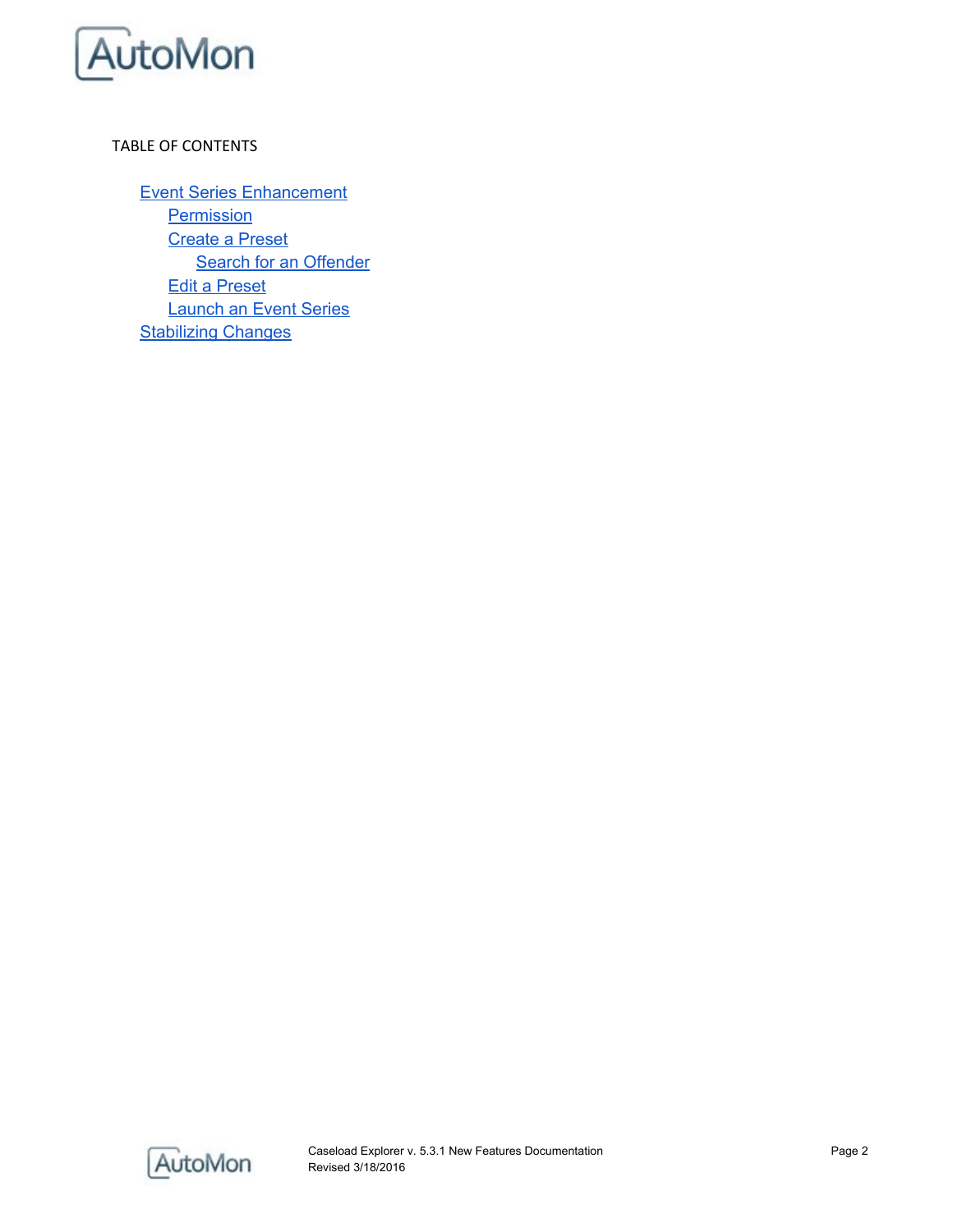

## Overview

CX 5.3.1 is the culmination of some significant stabilizing changes to the CX 5 platform, but it will also house a brand new feature that will change the way some users enter their events; the Event [Series](#page-2-0) [Enhancement.](#page-2-0) CX 5.3.1 also represents a shift in how we treat minor upgrades to Caseload Explorer. While AutoMon staff will still be performing major upgrades to Caseload Explorer, such as version 5.0 to 6.0, there is no need for manual installation when it comes to CX 5.3.1. After a series of successful deployments at remote demo sites of CX, the upgrade will be deployed via Ce Sync to all counties currently running on CX 5.3. This document will cover the features and stabilizing changes that you will experiencing after the upgrade to CX 5.3.1.

# <span id="page-2-0"></span>Event Series Enhancement

Note: This feature requires an initial setup per user in order to be fully functional.

The Event Series enhancement saves both time and reduces the potential for human error when entering a series of events into Caseload Explorer in a particular order. With the Event Series enhancement, officers can now set up an event preset that will launch multiple events at one time. All events are available for these event presets including events that generate documents/reports.

## <span id="page-2-1"></span>Permission

The ability to access the Event Series screen and add Event Presets is controlled by the same permission that allows access to create Events themselves: Permission Group > Configure Rules > Events > Create Event



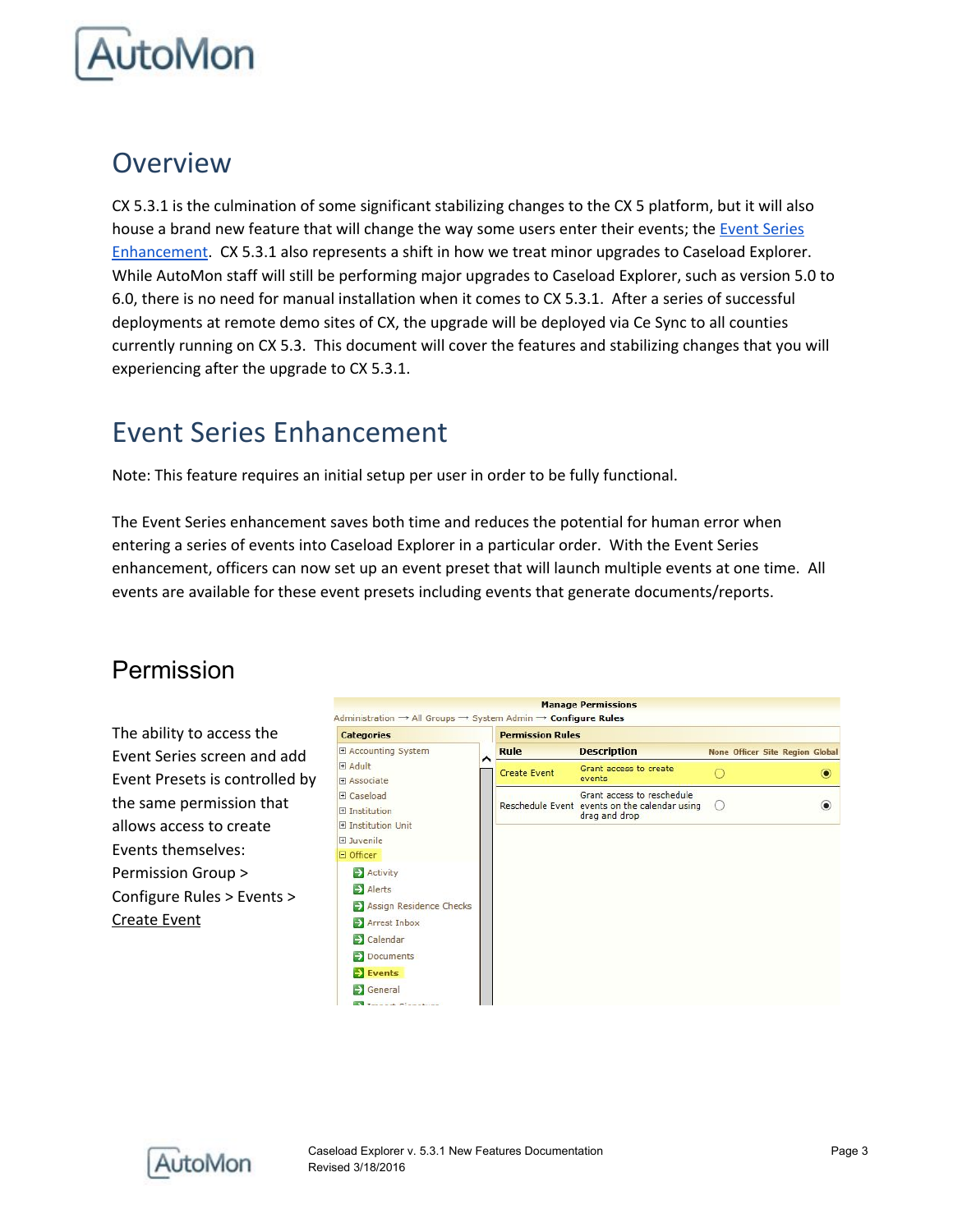

## <span id="page-3-0"></span>Create a Preset

The first step to using the Event Series enhancement is to set up your presets that will house all the events you would like to launch at one time and the order in which you would like to have them launched.

Launch the Events Preset screen:

Access the new Event Series feature from one of the following places:

1. The Caseload Explorer Home page, click New > Event Series



### <span id="page-3-1"></span>Search for an Offender

This opens the Event Series "Select Offender" search page, where you can conduct a search for an offender, and "Select" the proper offender. NOTE: The "Name" field only searches by last name.

|          |                                              |         | <b>Event Series</b>  |               |
|----------|----------------------------------------------|---------|----------------------|---------------|
|          |                                              |         | Select Offender      |               |
|          | <b>Offender Search</b>                       |         |                      |               |
| PIN:     |                                              |         |                      | Search        |
| Name:    | Bear                                         |         |                      |               |
| Case  #: |                                              |         |                      |               |
|          | You may use * and ? as wild card characters. |         |                      |               |
|          | <b>Name</b>                                  | Pin     | <b>Date of Birth</b> | Caseload      |
| Select   | Bear, Bill Adult                             | 1000000 | 8/1/1963             | Regular Adult |

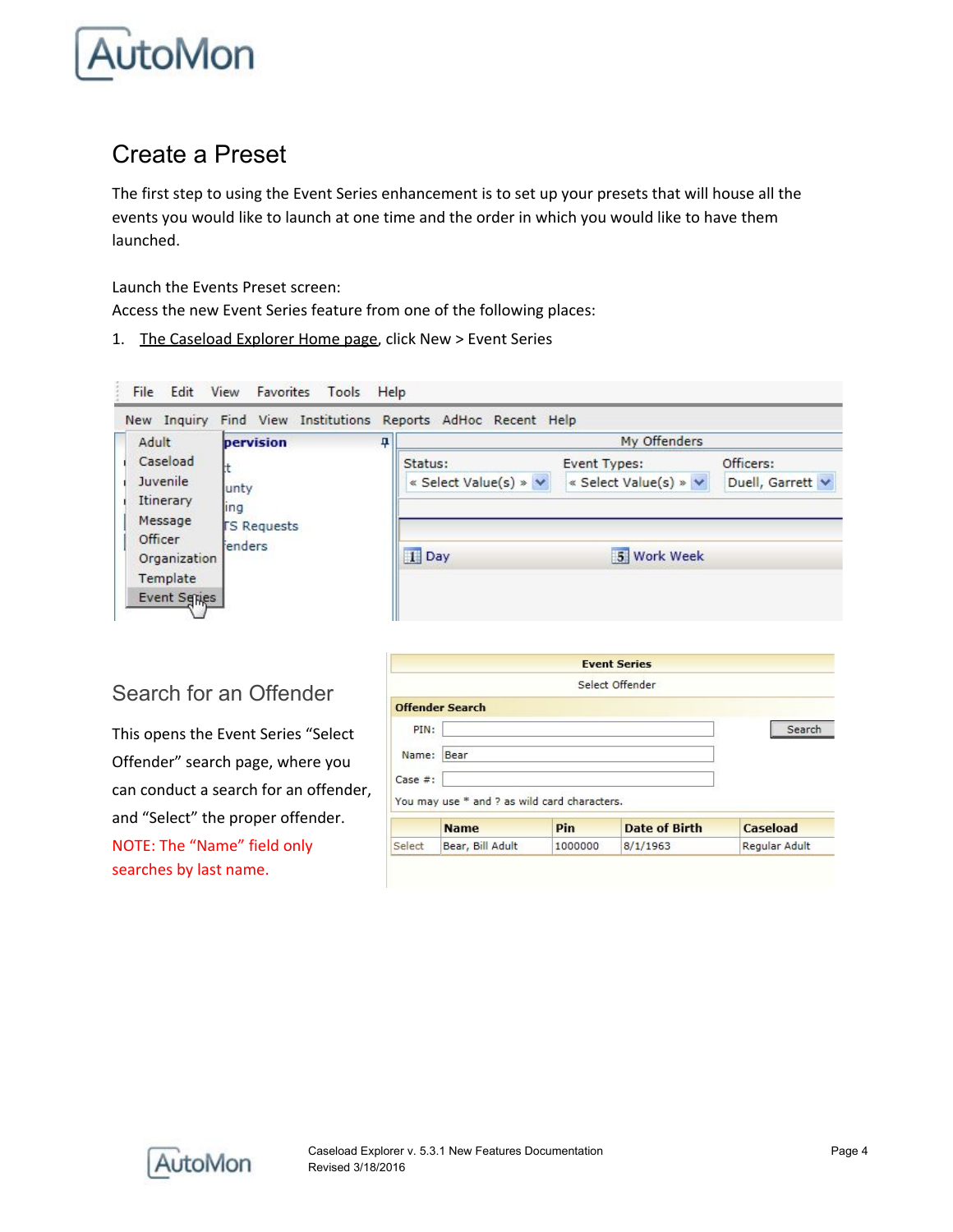

2. Events - Events > Blue Arrow > Event Series **OR** Cases > select a case > go to Events > Blue Arrow

| Cases                                 | <b>Events</b> | <b>Documents</b>              | Associates     |  |  |  |
|---------------------------------------|---------------|-------------------------------|----------------|--|--|--|
|                                       |               | <b>New Event</b>              | <b>Entered</b> |  |  |  |
| $-11/19/2015$ V<br><b>Active Only</b> |               | <b>Event Series</b>           | 5 PM 9/30/201  |  |  |  |
|                                       |               | Prin<br>list                  |                |  |  |  |
|                                       |               | 9/27 Begin a new Event Series |                |  |  |  |
|                                       |               | Comment: Talked with mother   |                |  |  |  |

| Folder <sub>63</sub> | Case Folder   |                 |                            |
|----------------------|---------------|-----------------|----------------------------|
|                      |               |                 |                            |
|                      | Investigation | 7/7/2015        |                            |
| <b>Details</b>       |               |                 | Events (0)                 |
|                      |               |                 | Case(s)                    |
| New Event            |               |                 |                            |
|                      | Event Series  | <b>Fintered</b> | Charges (0)<br><b>Type</b> |

3. Overview - From the offender's overview, click Action > Event Series

| Overview                | Cases             | Events | <b>Documents</b> | Associates                | Supervision     | Action                       | Other |
|-------------------------|-------------------|--------|------------------|---------------------------|-----------------|------------------------------|-------|
|                         | <b>Basic Info</b> |        |                  | <b>No Image Available</b> |                 | <b>B</b> CLETS Request       |       |
| Name(1): Lin, Joe Adult |                   |        |                  | Take a picture!           | Birth Pl:       | <b>CLEAS Result</b>          |       |
| DOB(1): 10/23/1979      |                   |        |                  |                           | Citizen US:     | <b>Event Series</b>          |       |
| PIN: 1000071            |                   |        |                  |                           | Citizen of:     | New Mess Jae                 |       |
| $SSN(0)$ :              |                   |        |                  |                           |                 | DOB: 10/21 Update Attributes |       |
| JPIN:                   |                   |        |                  |                           | DOD:            |                              |       |
| Language:               |                   |        |                  |                           | Deceased:       | Seal Offender                |       |
| Residential(0):         |                   |        |                  |                           |                 |                              |       |
| $Mailing(0)$ :          |                   |        |                  |                           | Education:      |                              |       |
| $Phone(0)$ :            |                   |        |                  |                           | Juv. Record: No |                              |       |
| $EMail(0)$ :            |                   |        |                  |                           | Marital:        |                              |       |
| Employer:               |                   |        |                  |                           | Military Svc.:  |                              |       |
| Warnings:               |                   |        |                  |                           | Sex Pref:       |                              |       |
| Warrants: 0             |                   |        |                  |                           |                 |                              |       |

This will open the Event Series preset screen. From here, you will be able to create your first Event Series preset by clicking the 'Create Preset' button.

|   |                   | Select Events for Test Test (1000072) |
|---|-------------------|---------------------------------------|
|   |                   | Presets: -- Select One--<br>◡         |
|   |                   | <b>Offender Events</b>                |
| √ | <b>Event Type</b> | <b>Event Category</b>                 |
|   |                   |                                       |
|   |                   |                                       |
|   |                   |                                       |
|   |                   |                                       |
|   |                   |                                       |
|   |                   |                                       |

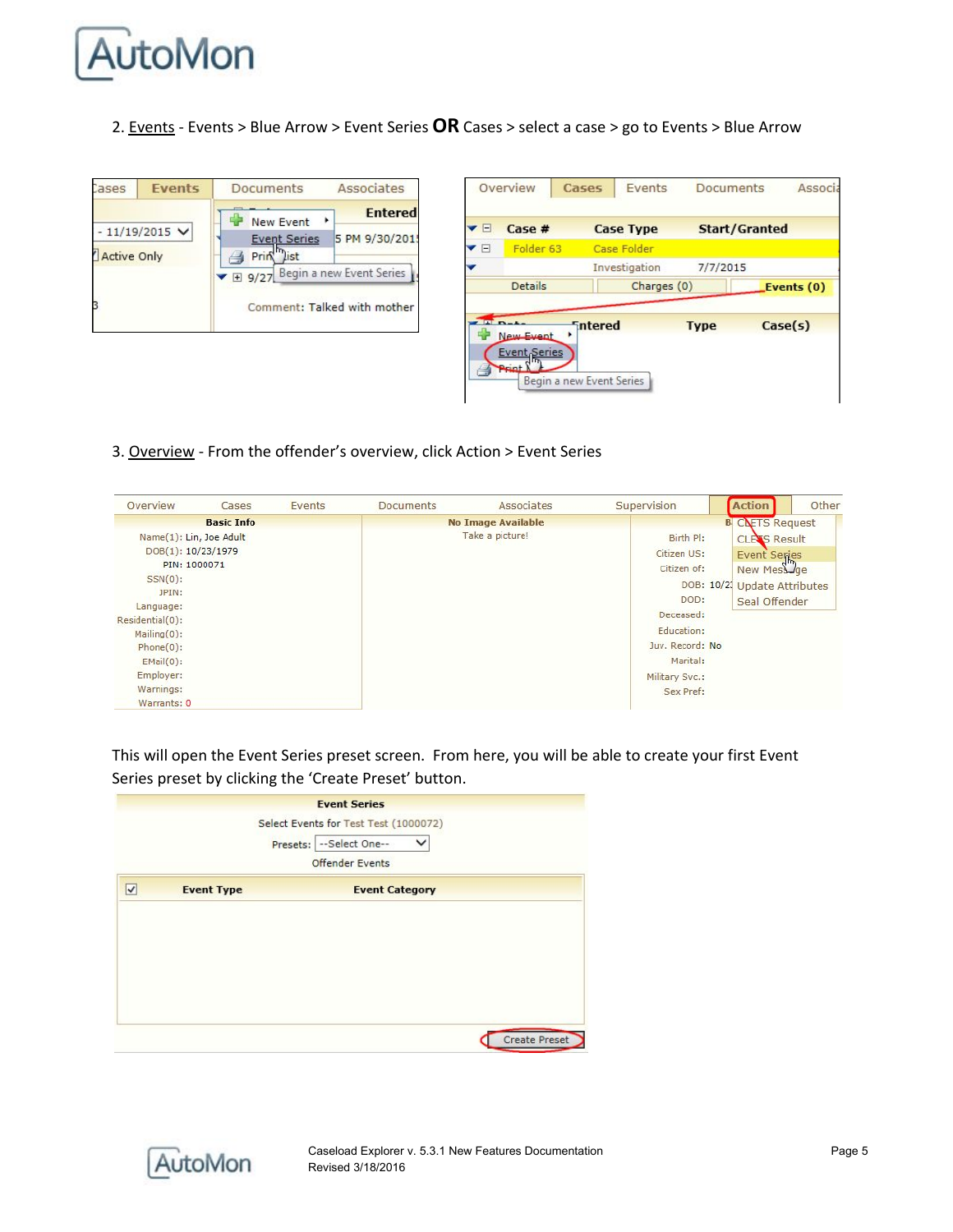

The Preset editor screen will load and you will be able to indicate which events you would like to be a part of your new event present by checking the event checkbox on the left and clicking the center arrow to move it to the right. The events on the right are the events that will a part of this preset.



As you can see at the top, you must name your preset.

Next, bring over the Events you wish to be part of your preset.

Then, you have the option to make this preset your "default" preset, meaning it will be the first preset that loads the next time you open the preset screen.

Click 'Save' to save your changes.

## <span id="page-5-0"></span>Edit a Preset

If you need to alter a preset after you've created it, you have the ability to do so from the Event Series screen. First, you must select your preset from the dropdown menu and then click the 'Edit Preset' button.

| <b>Event Category</b> |
|-----------------------|
| Supervision           |
| General               |
| Investigation         |
|                       |

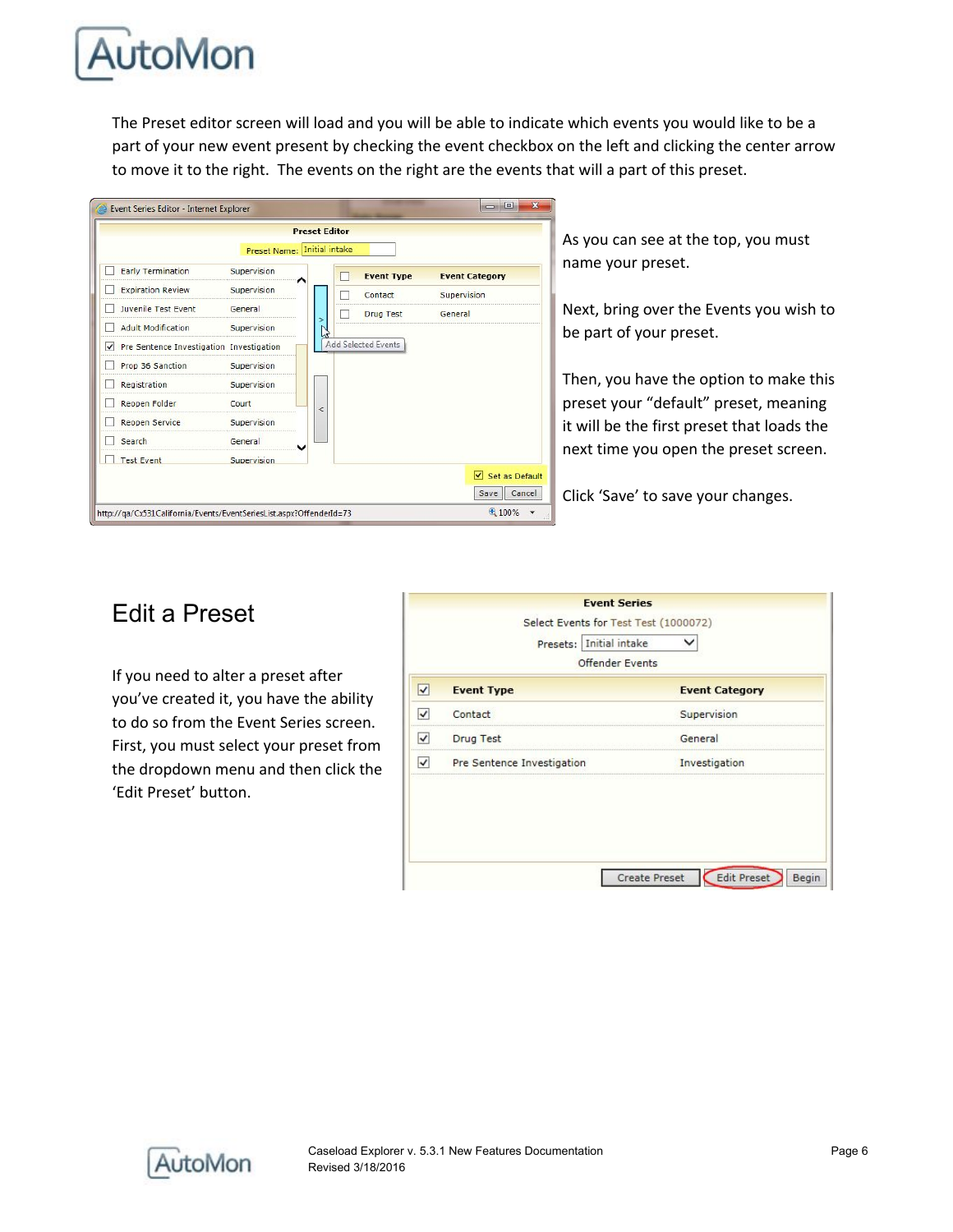

From the Preset Editor screen, you can rename the preset, add or remove events by checking their respective checkboxes and using the center arrow buttons.

You can also **drag and drop** events on the right to change the order in which they are run.

Once your changes are complete, click the 'Save' button to be taken back to the Event Series screen.

|                                     | Preset Name: Initial intake |               |                               |                          |
|-------------------------------------|-----------------------------|---------------|-------------------------------|--------------------------|
| <b>Event Type</b>                   | Event<br>Category           |               | <b>Event Type</b>             | <b>Event</b><br>Category |
| 1203.9<br>Request                   | Court                       | $\Rightarrow$ | Contact                       | Supervision              |
| <b>Adult Hearing</b>                | Court                       |               | <b>Drug Test</b>              | General                  |
| <b>Adult Violation Supervision</b>  |                             |               | Pre Sentence<br>Investigation | Investigation            |
| Arrest                              | Court                       |               |                               |                          |
| <b>Case Note</b>                    | Supervision                 | e             |                               |                          |
| <b>Case Status</b><br><b>Review</b> | Supervision V               |               | Remove Selected Events        |                          |

## <span id="page-6-0"></span>Launch an Event Series

To begin the process of running the series of events that exist in your Event Preset, you must select your preset and click the 'Begin' button. This will open the first event.

If there are any events you do not wish to run at that time, you can uncheck those events before clicking 'Begin'.

|                                   | <b>Event Series</b>                                 |
|-----------------------------------|-----------------------------------------------------|
|                                   | Select Events for Test Test (1000072)               |
| Presets:   Initial intake         |                                                     |
|                                   | <b>Offender Events</b>                              |
| <b>Event Type</b>                 | <b>Event Category</b>                               |
| Contact                           | Supervision                                         |
| <b>Drug Test</b>                  | General                                             |
| <b>Pre Sentence Investigation</b> | Investigation                                       |
|                                   |                                                     |
|                                   | <b>Edit Preset</b><br><b>Create Preset</b><br>Begin |

At the bottom of each event that pops up, you will have the option to click 'Save And Next' or 'Cancel'. If you click 'Save And Next', you will be taken to the next event in your Event Series. If you click 'Cancel' at any time for any of the events, you will cancel all remaining events in the series.



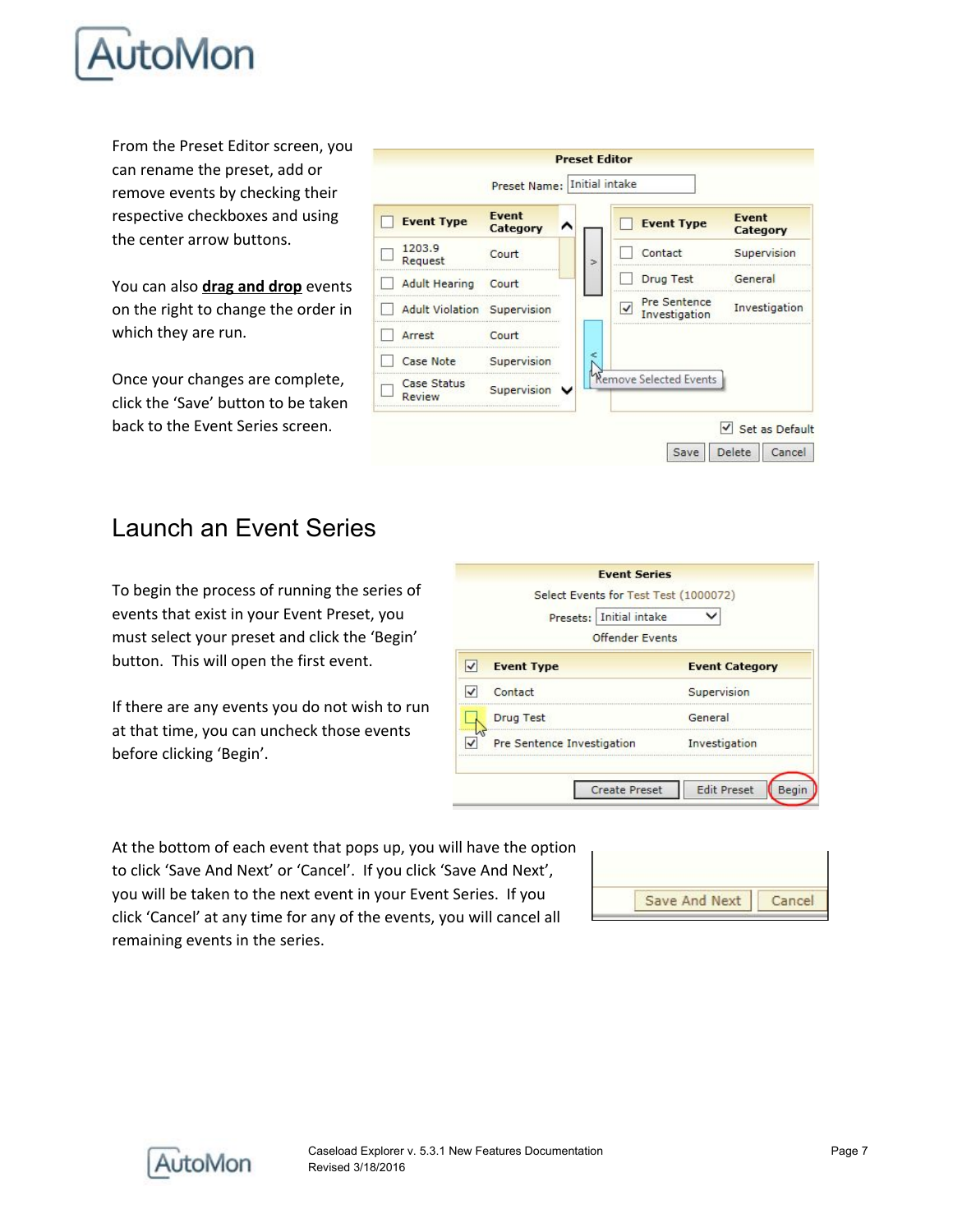

# <span id="page-7-0"></span>Stabilizing Changes

| Issue                              | Description                                                                                                                                                                                                                                                                                                                                                                                      |
|------------------------------------|--------------------------------------------------------------------------------------------------------------------------------------------------------------------------------------------------------------------------------------------------------------------------------------------------------------------------------------------------------------------------------------------------|
| ATTN in address                    | The attention line was showing when it was not called for. A fix to<br>prevent ATTN from appearing in addresses by default has been<br>applied. You will not have to edit existing address lines in<br>templates to remove ATTN.                                                                                                                                                                 |
| ROR state field                    | One county was having an issue where the State field was not<br>being displayed on the "New ROR Wizard." This has been fixed so<br>that the State field will show on the wizard for all counties.                                                                                                                                                                                                |
| <b>PSI Permissions</b>             | Removed duplicated permissions that were appearing in Caseload<br>Explorer PSI signature permissions section for Juveniles and<br>Associates.                                                                                                                                                                                                                                                    |
| Officer attribute: Hours Off       | The "Hours Off" attribute from the officer overview page has been<br>removed.                                                                                                                                                                                                                                                                                                                    |
| <b>Legacy Social Circumstances</b> | There were 2 social circumstances attributes being referenced in<br>the PSI report. The old/legacy attribute has been deactivated so<br>this will no longer be an issue.                                                                                                                                                                                                                         |
| IPRS reg # issue                   | This has been fixed so that no IPRS issues related to white space<br>characters in the registration number occur going forward.                                                                                                                                                                                                                                                                  |
| Fix to "Sequence Error" issues     | This one was regarding the Activities Due feature in Caseload<br>Explorer. If a previous activity was cancelled, then when<br>completing certain actions in Caseload Explorer that trigger a<br>new activity, you would get an error that stated the "sequence<br>contained more than one element." This bug has been fixed so<br>that users will no longer see this error in Caseload Explorer. |